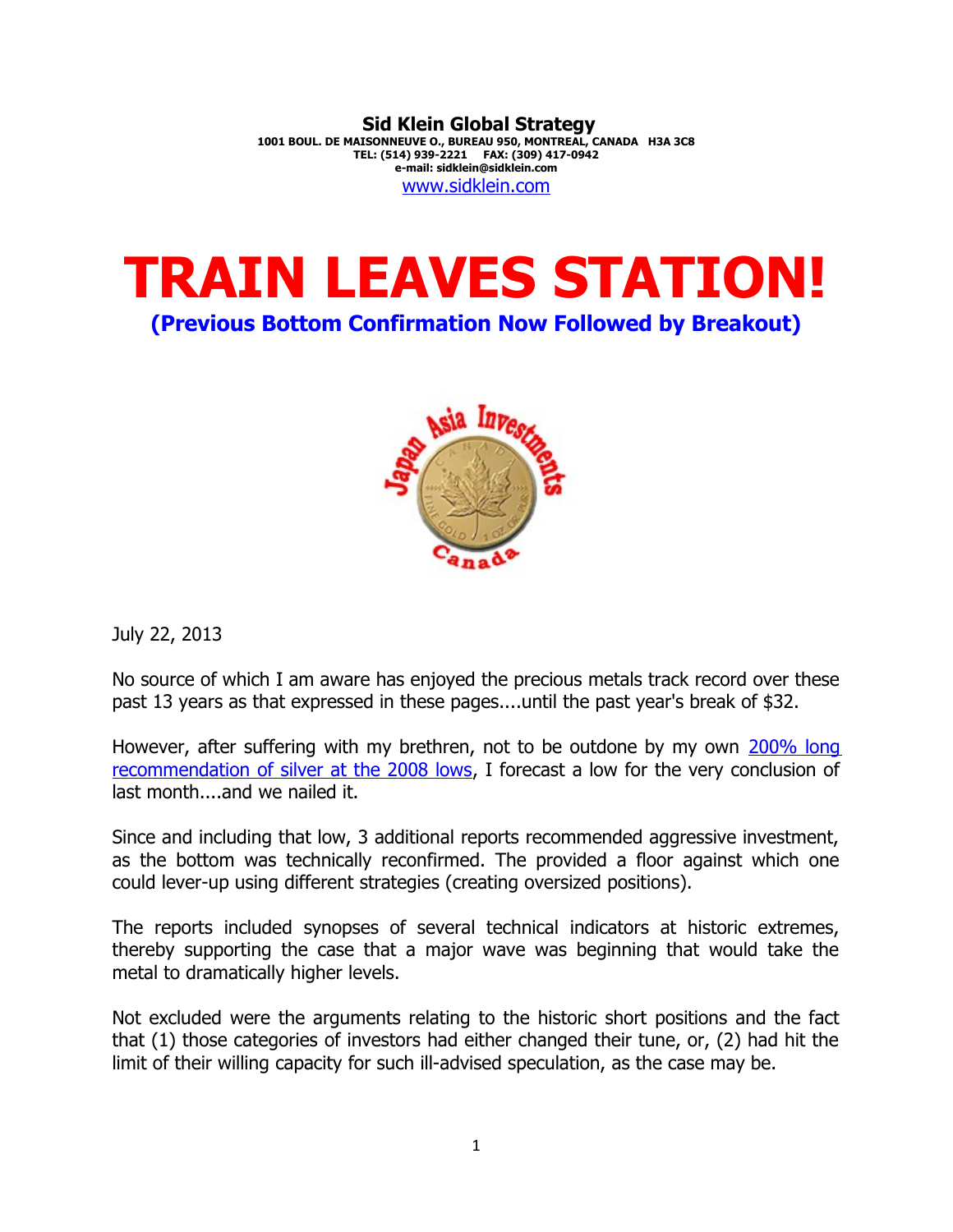Without again reprinting excerpts (for timeliness sake at this hour), SKGS was ahead of many in the pack in reporting that anyone who believed that QE would end just didn't or doesn't get the story and bigger picture.

Now, all has and is coming to pass as we are hitting the critical levels that will have driven the shorts to cover and provide the month of July with the forecasted breakout.

On a technical front, please note the **6-month daily GLD and SLV charts** that follow immediately below, respectively.



Above the price charts are the MACD indicator, which gave early warning that the trend had changed (virtually nailed the higher SLV bottom), but a more esoteric and important point (for me), is that the downtrend in momentum had broken!

This is based on the slow stochastic which appears below the price charts.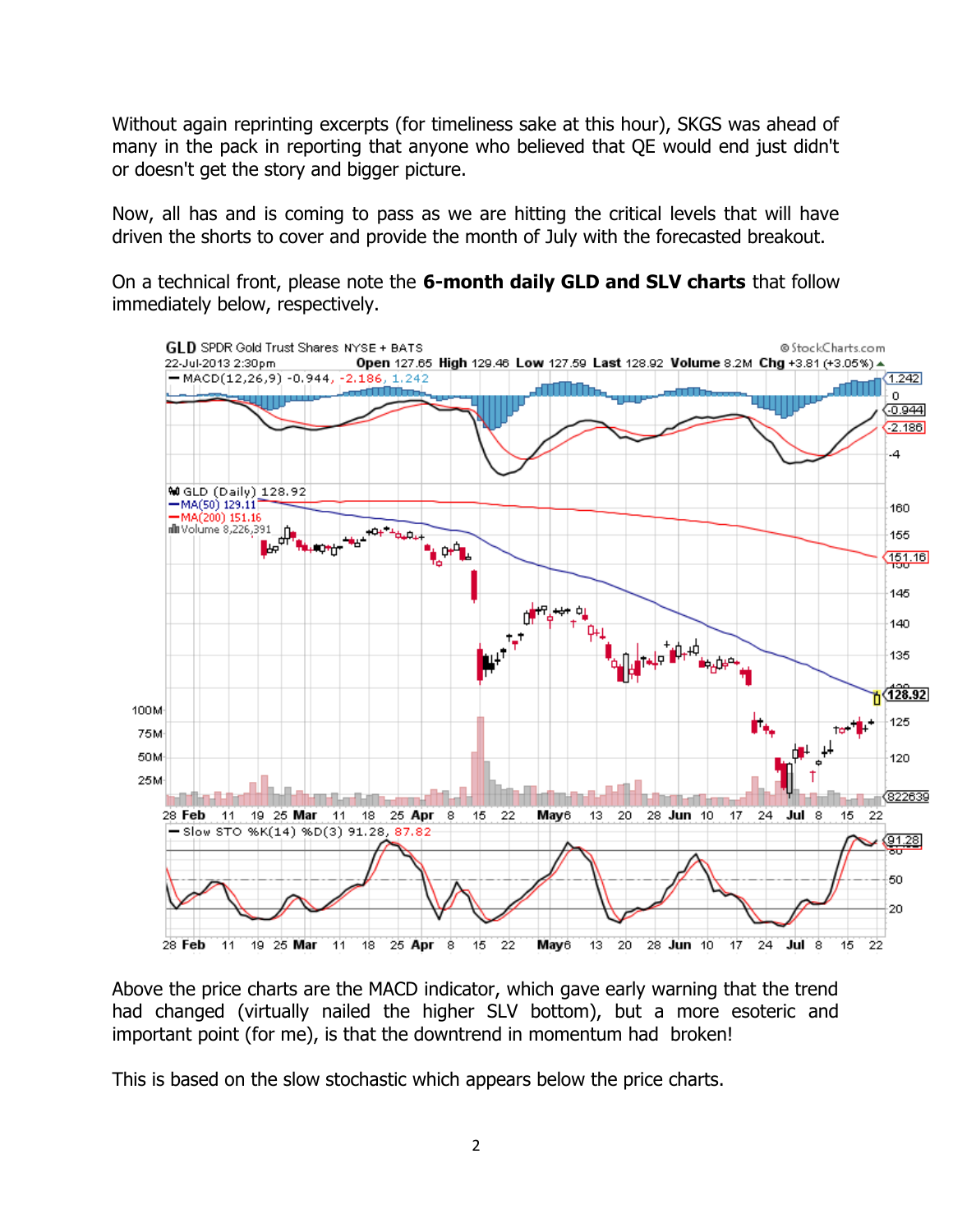In the case of the SLV, the stochastic became overbought for the first time in 6 months. Therefore, experience showed me that the negative momentum had been broken.

Moreover, contrary to what less experienced technicians might and tend to conclude, an overbought reading did not mean cause for short term concern, since the mathematics involved in analyzing the composition of the indicator, simply suggests that, within the momentum paradigm shift, it would not take much positive price action to cause overbought readings.

Therefore, an overbought reading should not be taken to mean that there was/is risk of a short term top, but merely that the downtrend in momentum was broken.

A short term top is indicated by divergence, which has yet to appear, and one cannot know the price level at which such divergence will have appeared.